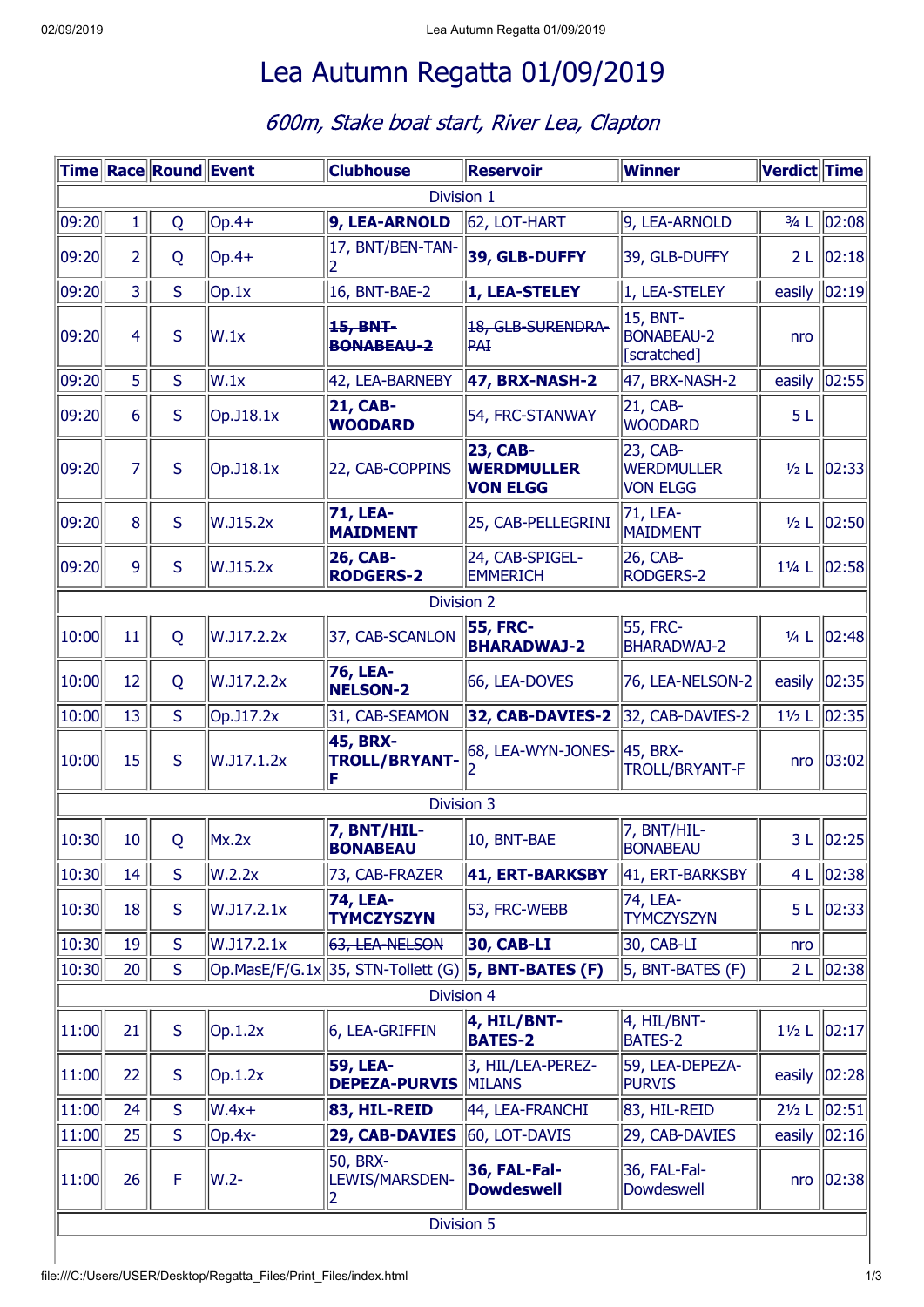| 11:30 | 23 | S  | $W.4x+$         | 8, LEA-LEHTNIEMI                      | 43, ERT-BARKSBY-                                 | 43, ERT-BARKSBY-                      | 2L               | 02:42                  |
|-------|----|----|-----------------|---------------------------------------|--------------------------------------------------|---------------------------------------|------------------|------------------------|
| 11:30 | 27 | S  | Mx.2x           | 7, BNT/HIL-<br><b>BONABEAU</b>        | 11, BNT-MATTHEWS                                 | 7, BNT/HIL-<br><b>BONABEAU</b>        | $1/2$ L          | 02:25                  |
| 11:30 | 28 | S  | Mx.2x           | 33, BNT-Carver                        | <b>77, GLB-</b><br><b>SURENDRA-PAI-3</b>         | 77, GLB-<br>SURENDRA-PAI-3            | nro              | 02:34                  |
| 11:30 | 29 | S  | W.J17.1.1x      | 48, BRX-TROLL-<br>2                   | 75, LEA-PATERSON-2                               | 48, BRX-TROLL-2                       | $1\frac{1}{4}$ L | 02:39                  |
| 11:30 | 30 | S  | W.J17.2.2x      | <b>55, FRC-</b><br><b>BHARADWAJ-2</b> | 69, LEA-MCNULTY                                  | <b>55, FRC-</b><br><b>BHARADWAJ-2</b> | nro              | 02:44                  |
| 11:30 | 31 | S. | W.J17.2.2x      | 76, LEA-NELSON-2 65, LEA-PORTMAN      |                                                  | $n/r$ 40                              |                  |                        |
|       |    |    |                 | Division 6                            |                                                  |                                       |                  |                        |
| 13:00 | 16 | S  | W.J15.1x        | 52, FRC-<br><b>BHARADWAJ</b>          | <b>72, LEA-PAKULE</b>                            | 72, LEA-PAKULE                        | easily           | 02:42                  |
| 13:00 | 17 | S  | W.J15.1x        | 84, LEA-<br><b>METCALF-2</b>          | 20, CAB-PEARSON                                  | 84, LEA-METCALF-<br>2                 | 5L               | 02:50                  |
| 13:00 | 32 | S  | $Op.4+$         | 9, LEA-ARNOLD                         | 61, LOT-LABADI                                   | 61, LOT-LABADI                        | $3/4$ L          | $\vert$ 02:06 $\vert$  |
| 13:00 | 33 | S  | $ Op.4+$        | 39, GLB-DUFFY                         | 79, LOT-MARX                                     | 39, GLB-DUFFY                         | 11/4 L           | 02:13                  |
| 13:00 | 34 | F  | Op.1x           | 1, LEA-STELEY                         | 56, FRC-PATEL                                    | 1, LEA-STELEY                         | easily           |                        |
| 13:00 | 35 | F  | W.1x            | 15, BNT-<br>BONABEAU-2                | 47, BRX-NASH-2                                   | 47, BRX-NASH-2                        | ro               |                        |
| 13:00 | 36 | F  | Op.J18.1x       | <b>21, CAB-</b><br><b>WOODARD</b>     | 23, CAB-<br><b>WERDMULLER VON</b><br><b>ELGG</b> | 21, CAB-<br><b>WOODARD</b>            | $1/2$ L          |                        |
| 13:00 | 37 | F  | W.J15.2x        | 71, LEA-<br><b>MAIDMENT</b>           | <b>26, CAB-</b><br><b>RODGERS-2</b>              | 26, CAB-<br><b>RODGERS-2</b>          | 1 <sub>L</sub>   |                        |
|       |    |    |                 | Division 7                            |                                                  |                                       |                  |                        |
| 13:30 | 39 | F  | Mx.2x           | 7, BNT/HIL-<br><b>BONABEAU</b>        | <b>77, GLB-</b><br><b>SURENDRA-PAI-3</b>         | 77, GLB-<br><b>SURENDRA-PAI-3</b>     |                  | 21/2 L 02:12           |
| 13:30 | 40 | F  | W.J17.2.2x      | 55, FRC-<br><b>BHARADWAJ-2</b>        | $w/r$ 31                                         |                                       |                  |                        |
| 13:30 | 41 | F  | $Op.$ J14.1 $x$ | 19, CAB-HOLT                          | <b>38, CAB-</b><br><b>WOODARD-2</b>              | 38, CAB-<br><b>WOODARD-2</b>          |                  | 3 L 02:59              |
|       |    |    |                 | Division 8                            |                                                  |                                       |                  |                        |
| 14:00 | 38 | F  | Op.2.2x         | 40, GLB-FINELLI                       | 78, LOT-MALYON                                   | 78, LOT-MALYON                        |                  | 4 L 02:07              |
| 14:00 | 42 | S  | Op.3.2x         | 12, BNT-FIGI                          | 13, BNT/BEN-TAN                                  | 12, BNT-FIGI                          | disq.            | 02:23                  |
| 14:00 | 43 | S  | Op.3.2x         | <b>58, LOT-BUCK</b>                   | 85, LOT-ROFF                                     | 58, LOT-BUCK                          | 4L               | 02:23                  |
| 14:00 | 44 | F  | W.2.2x          | 41, ERT-<br><b>BARKSBY</b>            | 14, BNT-MATTHEWS                                 | 41, ERT-BARKSBY                       | 2L               | $\vert$ 02:30 $\vert$  |
| 14:00 | 45 | F  | Op.J17.2x       | 32, CAB-DAVIES-2                      | <b>82, LEA-TUFT-2</b>                            | 82, LEA-TUFT-2                        | 4 L              | $\ 02:10\ $            |
| 14:00 | 46 | F  | $W.J15.4x+$     | 27, CAB-<br>PELLEGRINI-2              | 70, LEA-METCALF                                  | 70, LEA-METCALF                       | 3L               |                        |
| 14:00 | 47 | F  | Op.MasE/F/G.1x  | <b>5, BNT-BATES</b><br>(F)            | 51, FRC-Jeremy<br>Martin (E)                     | 5, BNT-BATES (F)                      |                  | 2 L 02:29              |
|       |    |    |                 | Division 9                            |                                                  |                                       |                  |                        |
| 14:30 | 48 | F  | Op.1.2x         | 4, HIL/BNT-<br><b>BATES-2</b>         | 59, LEA-DEPEZA-<br><b>PURVIS</b>                 | 59, LEA-DEPEZA-<br><b>PURVIS</b>      | 2L               | 02:03                  |
| 14:30 | 49 | F  | $W.4x+$         | <b>43, ERT-</b><br><b>BARKSBY-2</b>   | 83, HIL-REID                                     | 43, ERT-BARKSBY-                      | $1\frac{1}{2}$ L | 02:42                  |
|       |    | F  | Op.4x-          | 29, CAB-DAVIES                        | 34, BNT-FIGI-2                                   | 29, CAB-DAVIES                        | $1/3$ L          | $\vert$  02:09 $\vert$ |
| 14:30 | 50 |    |                 |                                       |                                                  |                                       |                  |                        |